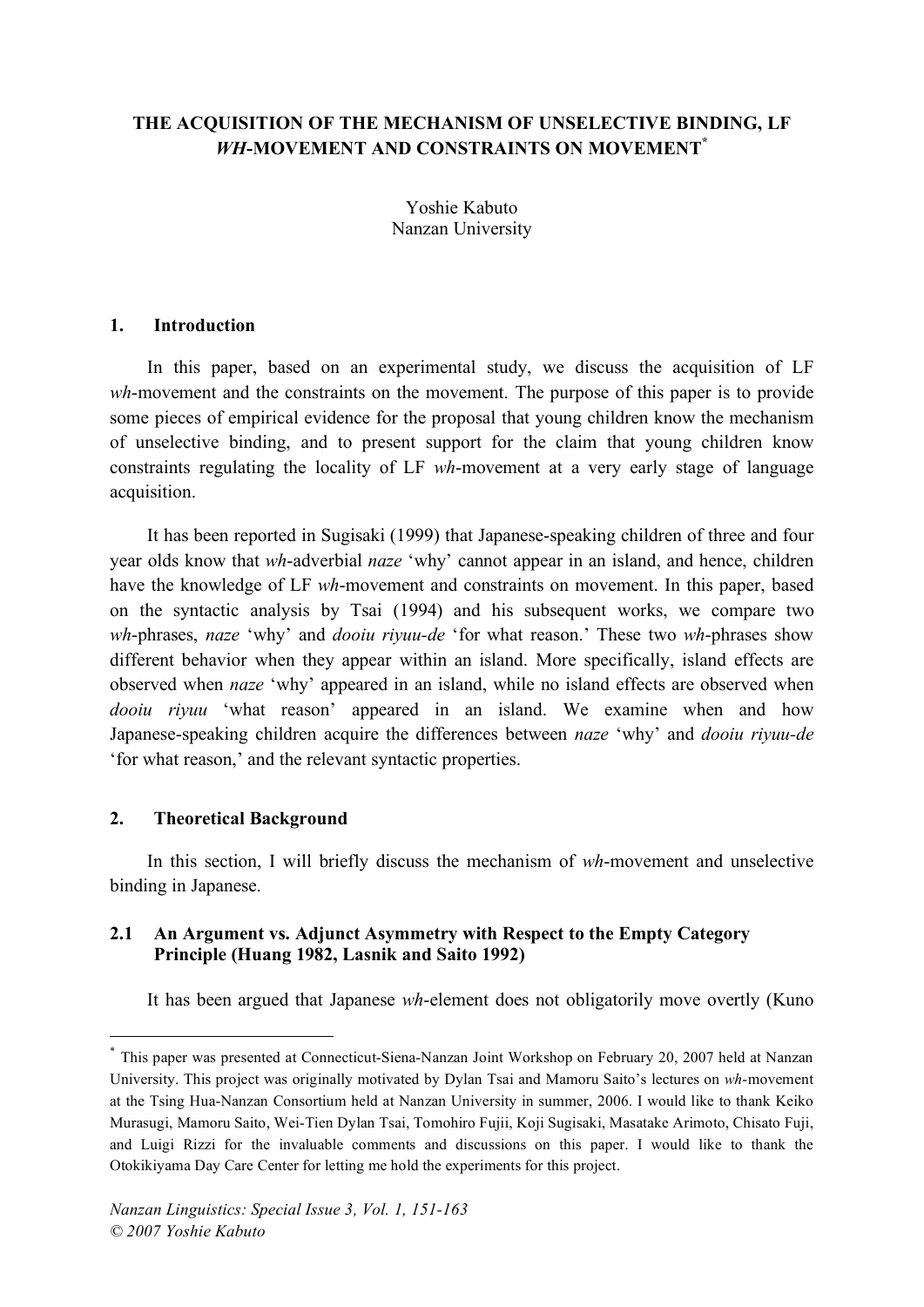1973). According to Huang (1982), however, even in languages without overt *wh*-movement, the sentence becomes ungrammatical when an adjunct *wh*-phrase appears within an island. Compare (1) and (2).

(1) Kimi-wa [NP [S' *e*<sup>1</sup> nani-o katta] hito]-o sagasiteiru no? you-TOP what-ACC bought person-ACC looking.for Q *Lit.* 'What are you looking for the person [who bought *t*]?'

(2) \*Kimi-wa [NP [S' *e*<sup>1</sup> naze sono hon-o katta] hito]-o sagasiteiru no? you-TOP why that book-ACC bought person-ACC looking.for Q *Lit.* 'Why are you looking for the person [who bought that book *t*]?'

(1) contains the *wh*-argument *nani* 'what' whereas (2) contains the *wh*-adjunct *naze* 'why.' In (2), contra to (1), the sentence becomes ungrammatical when an adjunct *wh*-phrase appears within an island. Huang (1982) explains the contrast in grammaticality between (1) and (2), employing the Empty Category Principle (ECP) and LF wh-movement.<sup>1</sup> According to him, *wh*-phrases undergo LF movement to the matrix CP. In (1), the initial trace of *nani* 'what' is properly governed by the lexical verb, and hence, the ECP is satisfied. In (2), on the other hand, the initial trace of *naze* 'why' cannot be governed by the verb because it is an adjunct. It is not governed by its antecedent either due to the presence of the NP node. Therefore, the ECP is not satisfied, and the sentence in (2) becomes ungrammatical. Based on this analysis, Huang (1982) suggests that the ECP holds in LF, while Subjacency is not applied to LF movement.

# **2.2. Unselective Binding (Tsai 1994)**

Tsai (1994) presents another account for the contrast between (1) and (2). According to Tsai (1994), there are two ways to construe the operator-variable pair. One way is to unselectively bind *wh*-in situ by a Q(uestion) operator as in (3a). The other way is to move the *wh*-in-situ into the specifier position of [+wh] C, so that the moved *wh*-phrase binds its trace, as in (3b).

(3) a.  $[x'' \text{ Op}_{i[0]} [x' \dots \text{ wh}(i) \dots]]$ b.  $[x'' \cdot wh_i [x' \dots t_i \dots]]$ 

Whether the *wh*-phrase is unselectively bound in situ as in (3a) or move to the specifier

Lasnik and Saito (1992) define proper government as follows:

(ii) a.  $\alpha$  lexically-governs  $\beta$  if  $\alpha$  c-commands  $\beta$ , and  $\alpha$  assigns Case or a θ-role to  $\beta$ . b.  $\alpha$  antecedent-governs  $\beta$  if  $\alpha$  binds  $\beta$ , and  $\beta$  is subjacent to  $\alpha$ .

 <sup>1</sup> The Empty Category Principle (ECP) (Chomsky 1981) is stated as follows:

<sup>(</sup>i) A nonpronominal empty category must be properly governed.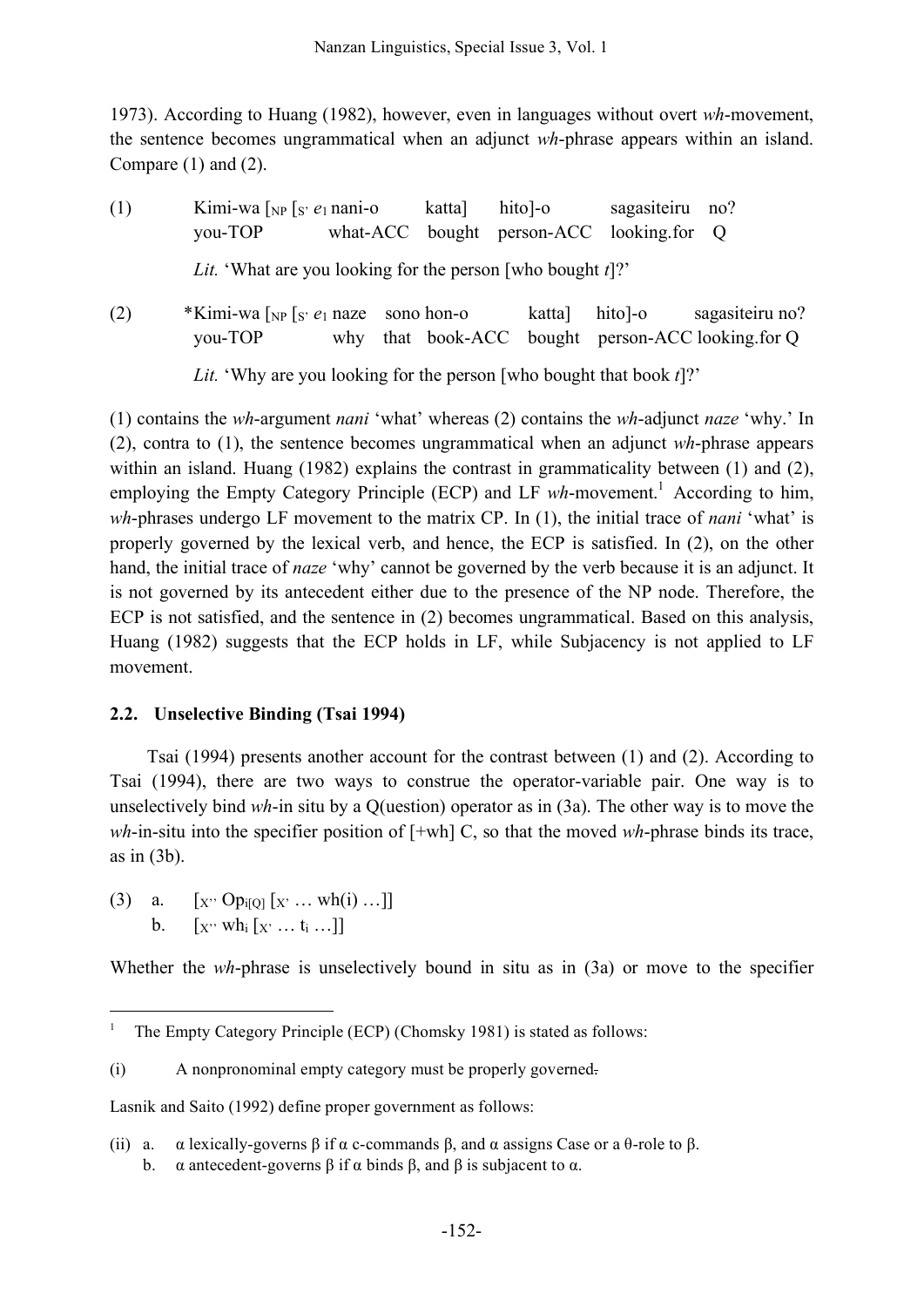position as in (3b) depends on whether the *wh*-phrase contains a nominal item or not. Specifically, when the *wh*-phrase contains a nominal element, it is a variable to be bound by Q-operator. When the *wh*-phrase does not contain a nominal element but a pure adjunct, the *wh*-phrase is not a variable but an operator and hence, it has to move to the specifier position.

Keeping this in mind, consider the Japanese examples in (4) and (5).

- (4) \*John-wa [Mary-ga naze sono hon-wo yonda atoni] okotta no? John-TOP Mary-NOM why the book-ACC read after got.angry Q 'Why did John get angry [after Mary read the book *t*]?'
- (5) John-wa [Mary-ga dooiu-riyuu-de sono hon-wo yonda atoni] okotta no? John-TOP Mary-NOM for what reason the book-ACC read after got.angry Q

'For what reason did John get angry [after reading the book *t*]?'

Suppose Tsai's (1994) account applies to Japanese, then the contrast between (4) and (5) is explained as follows: In (4), *naze* 'why' is an adverb, which cannot be a variable to be unselectively bound by a Q feature. Therefore, it cannot be licensed through unselective binding so that it has to move to the spec of CP. However, this movement violates the ECP and the sentence is ruled out. In (4), *dooiu riyuu* 'what reason' is an NP, and hence, it can be licensed through unselective binding. The inner structures of *naze* 'why' and *dooiu riyuu-de* 'for what reason' are represented in (6a) and (6b) respectively.



As in (6a), *naze* 'why' is an adverb. On the other hand, as in (6b), *riyuu* 'reason' is a noun and hence, *dooiu riyuu-de* 'for what reason' is a phrase including a nominal element.

The contrast between (4) and (5) is crucial in our experimental study, which will be discussed in Section 4.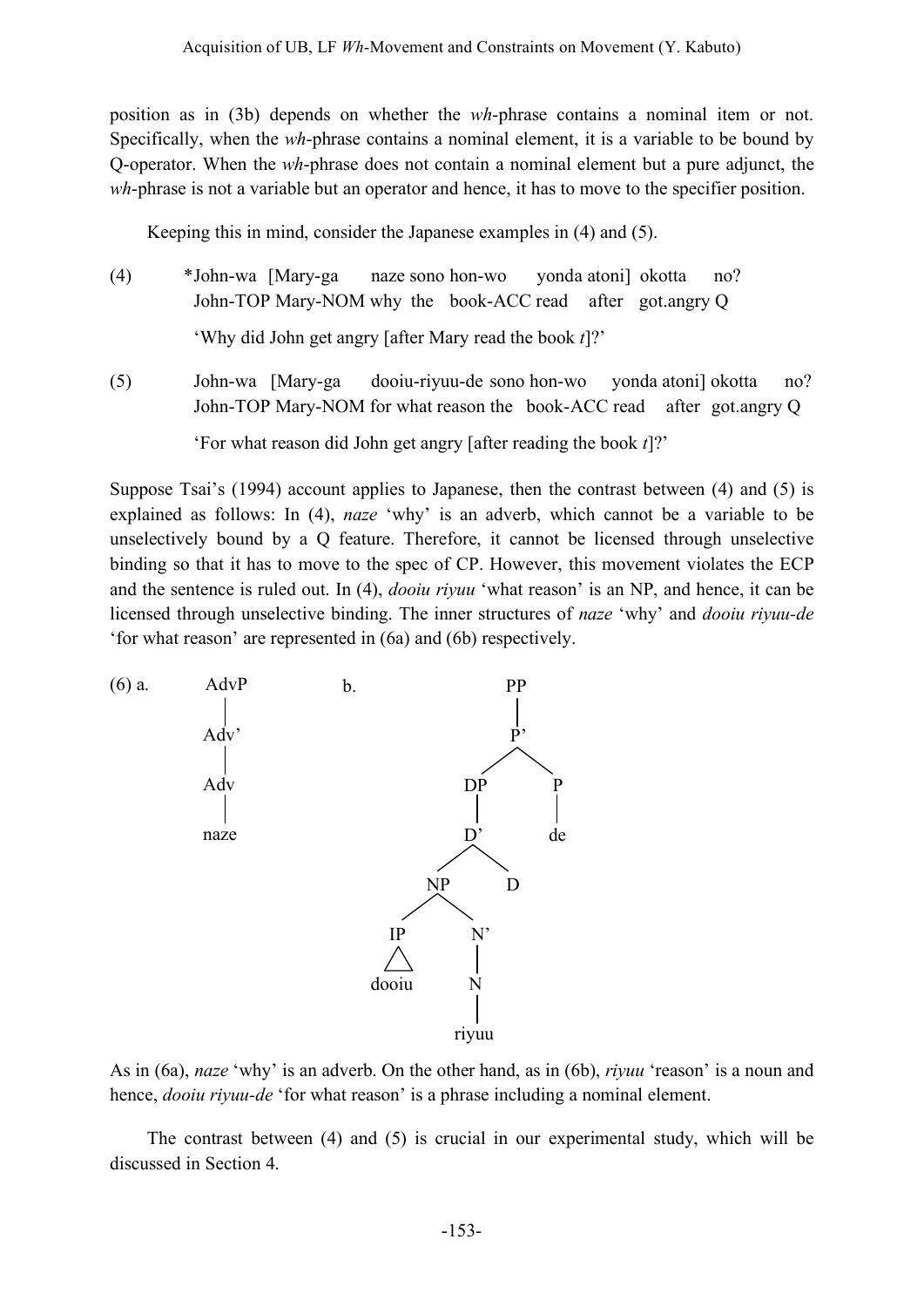# **3. Previous Studies on the Acquisition of** *Wh***-questions**

# **3.1. Acquisition of** *Wh***-questions**

I will briefly overview the acquisition of *wh*-questions in Japanese. Table 1 illustrates the developmental order for *wh*-words in Japanese.

| $wh$ -word                       | Average age of acquisition |
|----------------------------------|----------------------------|
| doko (where), nani (what)        | 1;8                        |
| dare (who)                       | 1;11                       |
| dore (which)                     | 2;1                        |
| dou (how), donnna (what kind of) | 2:3                        |
| doushite (why/how)               | 2:5                        |
| dotti (which), dare-no (whose)   | 2:6                        |
| naze (why)                       | 3:0                        |
| ikura (how much)                 | 4:0                        |
| dono (which), itsu (when)        | 4:10                       |

## Table 1 Developmental order for *wh*-words in Japanese

(Okubo 1967: 167)

For the purpose of this paper, I focus on children's utterances related to *naze* 'why' and *dooiu riyuu-de* 'for what reason.' 2

The utterance of *naze* is observed at 3:0, as in (7).

(7) Karasu naze naku no desyo? (3;0) crow why sing Q 'Why does a crow sing?' (Okubo 1967: 165)

The use of *dooiu riyuu-de* 'for what reason' itself is not observed. However, it is a complex expression, and *dooiu* 'how' and *de* 'by', which are subparts of the expression, are independently observed in children's speech, as in (8) and (9), respectively.

| (8) | Kojika    | Banbi tteiunowa dooiu                                            | mono-o | tabemasu ka? $(4;2)$ |
|-----|-----------|------------------------------------------------------------------|--------|----------------------|
|     |           | child deer Banbi what is called what kind of thing-ACC eat       |        |                      |
|     |           | <i>Lit.</i> 'What does the what is called child deer Banbi eat?' |        | (Okubo 1967: 166)    |
| (9) |           | Kuruma de? $(1,11)$                                              |        |                      |
|     | car       | by                                                               |        |                      |
|     | 'By car?' |                                                                  |        | (Okubo 1967: 92)     |

(8) is an utterance containing *dooiu* 'what kind of', which is found at the age of 4;2. (9) is an utterance containing *de* 'by', which is found at the age of 1;11. As for *riyuu* 'reason', there is

 $2$  See Okubo (1967) for more data.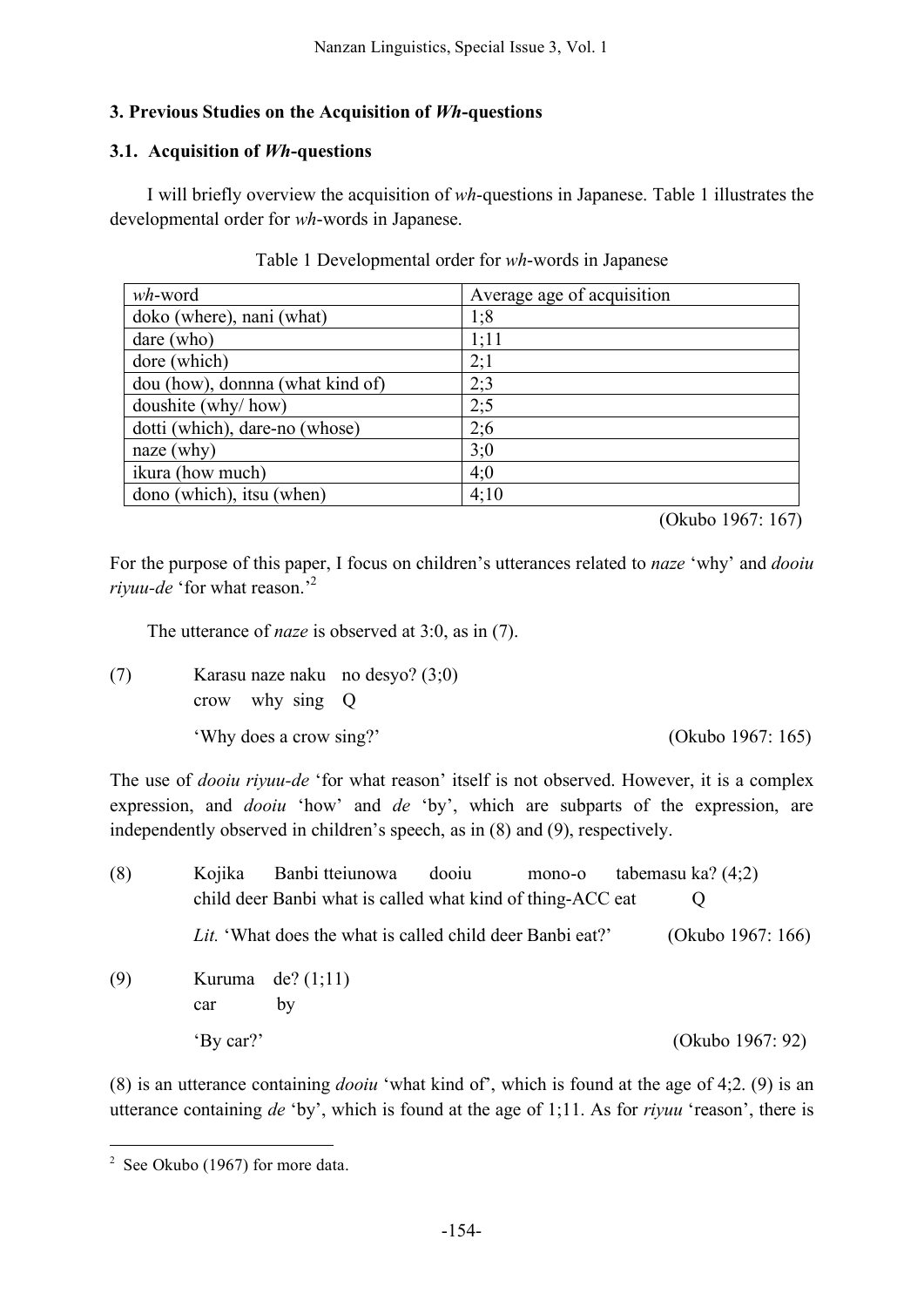no data listed, but it is reported that its first use was observed between 3;0 to 3;11 (Okubo 1967: 14).

Table 2 illustrates the developmental order for *wh*-words in English.

| wh-word            | Average age of acquisition    |
|--------------------|-------------------------------|
| where, what        | $\mathcal{D}\cdot\mathcal{D}$ |
| who                | 2:4                           |
| how                | 2.0                           |
| why                | $2 \cdot 11$                  |
| which, whose, when | After $3:0$                   |

Table 2 Developmental order for *wh*-words in English

(Bloom, Merkin, and Wootten 1982: 1086)

According to Bloom, Merkin, and Wooten (1982), the first use of *why* is observed at the age of 2;11. Since the first use of Japanese *naze* 'why' in the database we looked at was observed at 3;0, the acquisition of *why* in English and *naze* in Japanese is similar in terms of the age of acquisition. The use of *for what reason* is not reported. As for other types of *wh*-questions, Japanese wh-questions seem to be acquired earlier than English *wh*-questions in general. As Luigi Rizzi (p.c.) suggests, the age difference in the acquisition in English and Japanese may be due to the difference between overt vs. covert movement.

# **3.2. Acquisition of LF** *Wh***-movement: Sugisaki (1999)**

In this section, I overview a prior experimental study on the acquisition of LF *wh*-movement. Sugisaki (1999) conducted an experiment to investigate children's knowledge of LF *wh*-movement and of the constraint on movement, namely, the ECP in Japanese. The subjects were seventeen Japanese-speaking children ranging in age from 3;4 to 4;8. The average age was 4;2. The method he used in the experiment was a comprehension task.

A question like (10) is asked by an experimenter after a story is presented.

(10) Nande sono hon-o vomu maeni  $\lceil_{CP}$  John-wa okotta  $\text{no}$ <sup>3</sup> why that book-ACC read before John-TOP got.angry Q 'Why did John get angry before reading that book?'

(10) potentially has two interpretations, as in (11).

(11) a. Nande [CP *pro*<sup>i</sup> sono hon-o yomu maeni] Johni-wa okotta no? why that book-ACC read before John-TOP got.angry Q 'Why did John get angry *t* [before reading that book]?'

 <sup>3</sup> *Nande* is a colloquial form. When *nande* is used for asking reasons as *naze* is, it behaves in the same way as *naze* with respect to the obedience to various islands.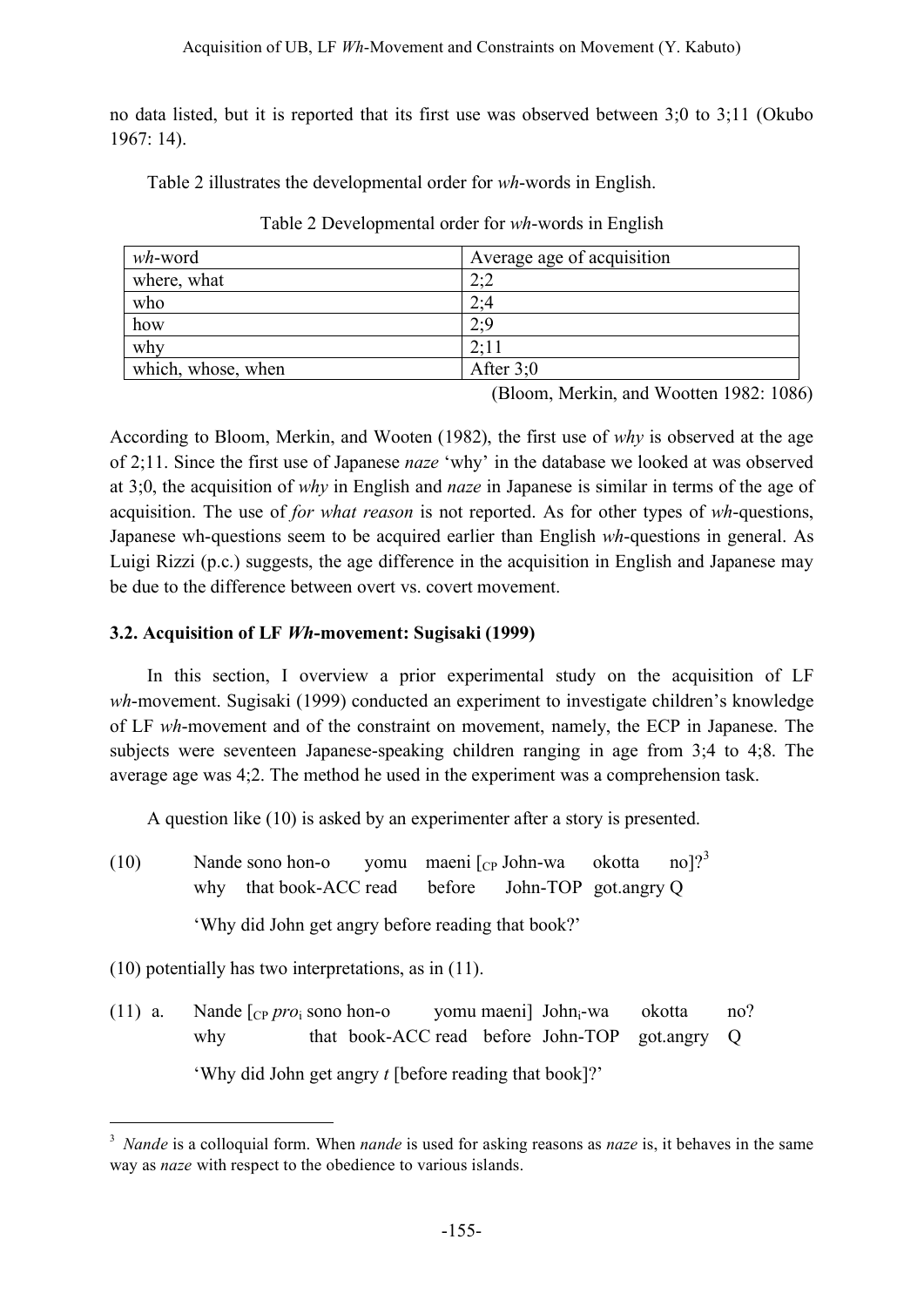b. \* [CP *pro*<sup>i</sup> nande sono hon-o yomu maeni] Johni-wa okotta no? why that book-ACC read before John-TOP got.angry Q

'Why did John get angry [before reading that book *t*]?

In (11a), the *wh*-phrase *naze* 'why' is interpreted as an element of the matrix clause. On the other hand, in (11b), the *wh*-phrase is interpreted as an element embedded within the adjunct clause. However, this interpretation is impossible, as indicated by \* in (11b), because LF *wh*-movement of *naze* is subject to the ECP. The trace of the *wh*-phrase in (11b) violates the principle. Therefore, if children interpret (10) to be (11a) but not (11b), then it implies that they know that a *wh*-phrase moves to the Spec of the matrix CP at LF and the movement in question is constrained by the ECP. However, there is one possibility to be excluded in order to confirm the result. Because the matrix verb comes after the verb of the adjunct clause, children may simply construe the *wh*-phrase as a matrix element presumably for a processing reason. In other words, children may have interpreted *naze* 'why' as an element of the matrix clause only because they tend to associate the *wh*-word with the verb they hear at last, regardless of whether the embedded clause is an island or not. Therefore, the question (12) is included in the experiment.

- (12) Nande Pikachu-ga ouchi-ni kaettekita to Satoshi-wa omotta no? why Pikachu-NOM home-to came.back that Satoshi-TOP thought Q 'Why did Satoshi think that Pikachu came back home?'
- (13) a. Nande  $\lceil_{CP}$  Pikachu-ga ouchi-ni kaettekita to Satoshi-wa omotta no? why Pikachu-NOM home-to came.back that Satoshi-TOP thought Q 'Why did Satoshi think *t* [that Pikachu came back home]?'
	- b. [CP Nande Pikachu-ga ouchi-ni kaettekita to] Satoshi-wa omotta no? why Pikachu-NOM home-to came.back that Satoshi-TOP thought Q

'Why did Satoshi think [that Pikachu came back home *t*]?'

In (12), the embedded clause is a CP complement, not an adjunct clause, and the *wh*-phrase *naze* 'why' can serve as a modifier within the embedded clause. Therefore, (12) is ambiguous as in (13a) and (13b). If children gives the 'embedded' answer more often with a 'island-less' question like (12) than with an 'island' question like (10), then children's choice of (11a) over (11b) should not be due to the problems in processing mentioned earlier but due to the knowledge of the constraint on movement.

The result clearly confirms the prediction. For (10), the subjects chose the interpretation in (11a) 97% of the time. For (12), on the other hand, they chose (13a) only 36% of the time.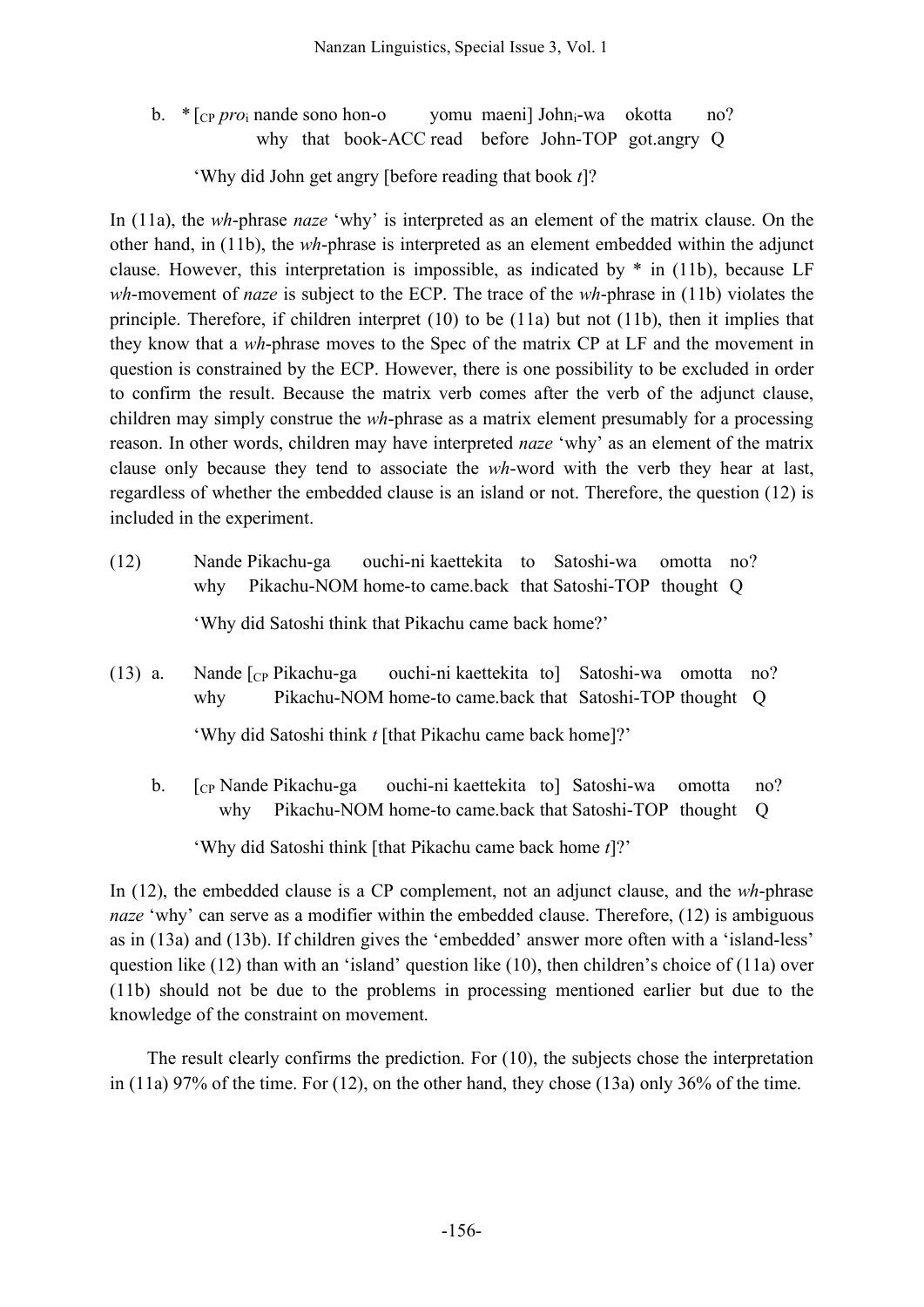Sugisaki (1999) argues that children of three and four years of age have the knowledge of LF wh-movement and the ECP.<sup>4</sup>

# **4. An Experimental Study on Two Types of "Reason" Questions**

In this section, I will discuss the experimental study on when and how children come to know the differences between *naze* 'why' and *dooiu riyuu-de* 'for what reason' and discuss when and how the mechanism of LF *wh*-movement and constraints on movement are acquired.

# **4.1. Purposes and the Hypothesis**

The purpose of the experiment is to examine children's knowledge of the mechanism of unselective binding, LF *wh*-movement, and the ECP, by using a contrast in grammaticality obtained between *naze* 'why' and *dooiu riyuu-de* 'for what reason' when they are embedded within an adjunct clause. The contrast between (14) and (15) is an illustration.

(14) \*[CP *pro*<sup>i</sup> nande sono hon-o yomu maeni] Johni-wa okotta no? why that book-ACC read before John-TOP got.angry Q

*Lit.* 'Why did John get angry [before reading that book *t*]?'

(15) [CP *pro*<sup>i</sup> dooiu riyuu-de sono hon-o yomu maeni] Johni-wa okotta no? for what reason that book-ACC read before John-TOP got.angry Q

*Lit.* 'For what reason did John get angry [before reading that book *t*]?'

The hypothesis of this experiment is as follows:

(16) If unselective binding, LF movement, and the ECP are operative in children's grammar, children who pass the pre-test will interpret *naze* 'why' in the matrix clause, but not as an element of the adjunct clause, while they will interpret *dooiu riyuu* 'what reason' either inside or outside the adjunct clause.

# **4.2. Subjects**

The subjects are forty children ranging in age from 3;0 to 6;7. The mean age is 5;2. There are ten three-year-olds, ten four-year-olds, ten five-year-olds, and ten six-year-olds. Ten adults are also tested as a control group. All of them are native speakers of Japanese. They are tested individually.

 <sup>4</sup> See Sugisaki (1999) for the detailed analysis.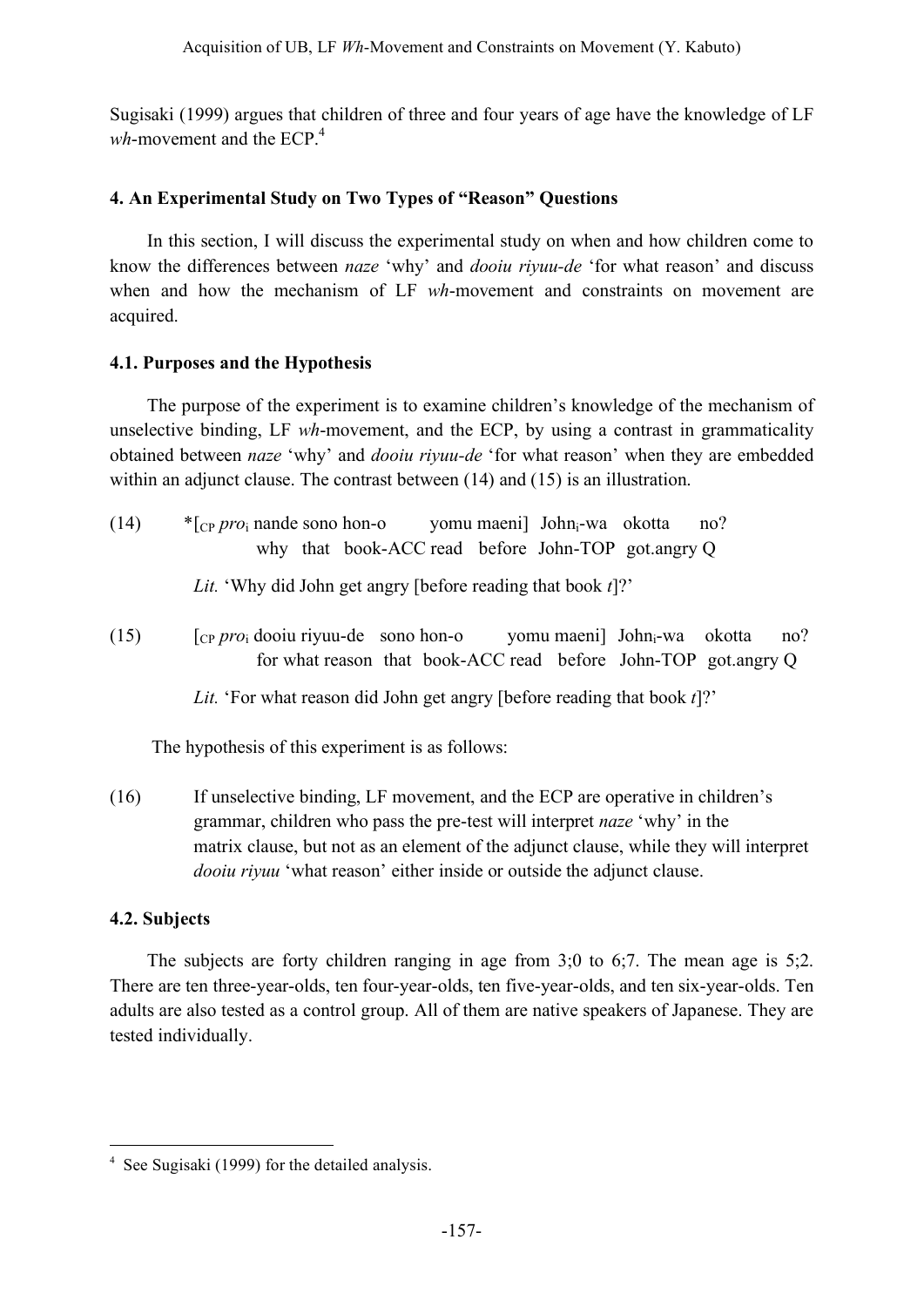### **4.3. Procedures**

In the experiment, the Truth-Value Judgment Task was used. There are two experimenters for a subject. One experimenter tells a story and asks a question on it, and the other experimenter, having a puppet, answers the question. Then, a subject is asked to judge whether the answer is correct or not.

The experiment consists of a pre-test and a main test. In the pre-test, children are tested with respect to whether they have the lexical knowledge of *naze* 'why' and *dooiu riyuu-de* 'for what reason.' One of the test sentences is given in (17).

(17) Naze Shou-kun-wa mainichi mikan-o taberu no? why Shou-TOP everyday tangerine-ACC eat Q 'Why does Shou eat tangerine every day?'

Then, to test whether the subjects have acquired the lexical knowledge of temporal adjuncts and conditional adjuncts, sentences such as (18) are used.

(18) Shou-kun-wa mikan-wo tabeta atoni, te-o araimashita. Shou-TOP tangerine-ACC ate after hands-ACC washed

'After Shou ate a tangerine, he washed his hands.'

The subjects are shown two pictures: one describes Shou, washing his hands after having eaten a tangerine while the other describes him eating a tangerine after having washed his hands. The subjects are asked to choose the picture which matches the story.

The main test consists of two sessions: session 1 and session 2. Session 1 consists of five questions, where *dooiu riyuu-de* 'for what reason' is used. The questions are divided into three types: (19), (20), and (21).

(19) Type 1: Temporal Adjunct

Dooiu riyuu-de banana-o moratta atoni kumasan-wa banana-o for what reason banana-ACC received after bear-TOP banana-ACC zenbu tabeta no? all have eaten Q

'For what reason did the bear eat all the bananas after he got them?'

(20) Type 2: Conditional Adjunct

Dooiu riyuu-de byouin-e iku to Taro-wa beddo-ni neru no? for what reason hospital-to go if Taro-TOP bed-on lie Q

'For what reason did Taro lie on a bed if he goes to bed?'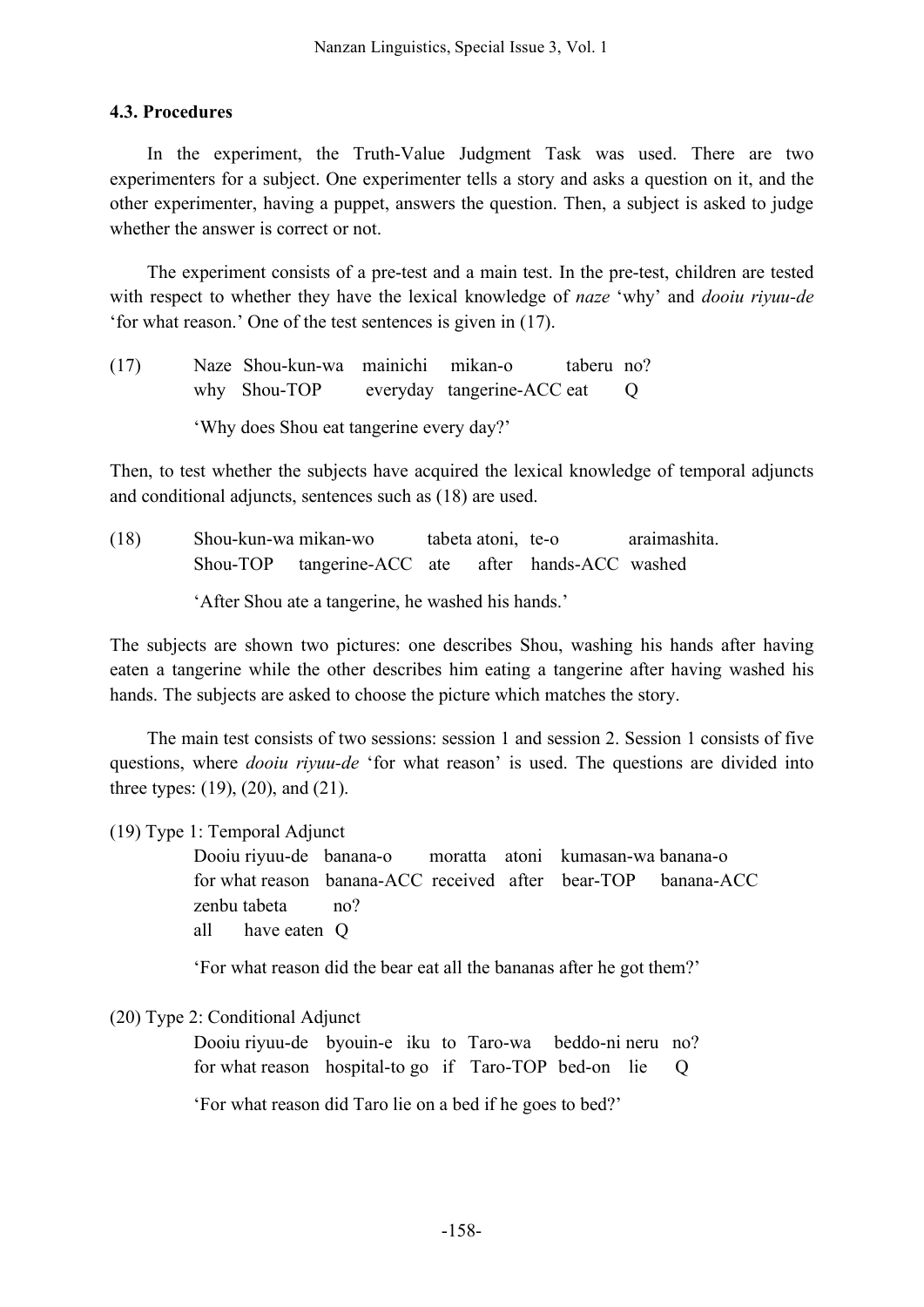(21) Type 3: CP Complement

Dooiu riyuu-de Taro-wa Hanako-ga kouen-e itta to omotta no? for what reason Taro-TOP Hanako-NOM park-to went that thought Q

'Why did Taro think that Hanako went to the park?'

In (19), (20) and (21), *dooiu riyuu* 'what reason' can be interpreted as an element either within the matrix clause or the adjunct clause.

Session 2 consists of five questions, where *naze* 'why' is used. The questions are divided into the same three types as those asked in session 1. (22), (23) and (24) are the test sentences.

(22) Type1: Temporal Adjunct

Naze gakkou-o yasunda atoni Kumasan-wa terebi-o mita no? why school-ACC absent after Bear-TOP television-ACC watched Q

'Why did the bear watch television after he absented himself from school?"

### (23) Type2: Conditional Adjunct

Naze suupaa-e iku to Taro-wa narande matsu no? why supermarket-to go if Taro-TOP in line wait Q?

'Why does Taro wait in line if he goes to a supermarket?'

### (24) Type3: CP Complement

Naze Hanako-wa Taro-ga giuniu-o nonda to omotta no? why Hanako-TOP Taro-NOM milk-ACC drank that thought Q

'Why did Hanako think that Taro had drunk some milk?'

As noted in 2.2, *naze* 'why' cannot be unselectively bound and therefore has to move to the matrix CP, but this movement induces the ECP violation. Thus, (22) and (23) only allow the *wh*-phrase to be interpreted as a matrix modifier. However, in (24), *naze* 'why' is in a CP complement rather than an adjunct clause. Hence, it can be interpreted either within the matrix clause or the CP complement.

Table 3 summarizes the patterns attested in the main test.

Table 3 Possible interpretations of the test sentences used in the main test

| Sentence type   | temporal adjunct  |    | conditional adjunct CP complement |    |          |        |
|-----------------|-------------------|----|-----------------------------------|----|----------|--------|
| A given reading | Embedded   Matrix |    | Embedded   Matrix                 |    | Embedded | Matrix |
| for what reason | ΟK                | ЭK |                                   | ОK | ОK       | ΟK     |
| why             |                   | ЭK | ∗                                 | ЭK |          | ΟK     |

As for 'for what reason' questions, the *wh*-phrase can be interpreted both as an element of the adjunct clause and an element of the matrix clause. On the other hand, the *wh*-phrase in 'why'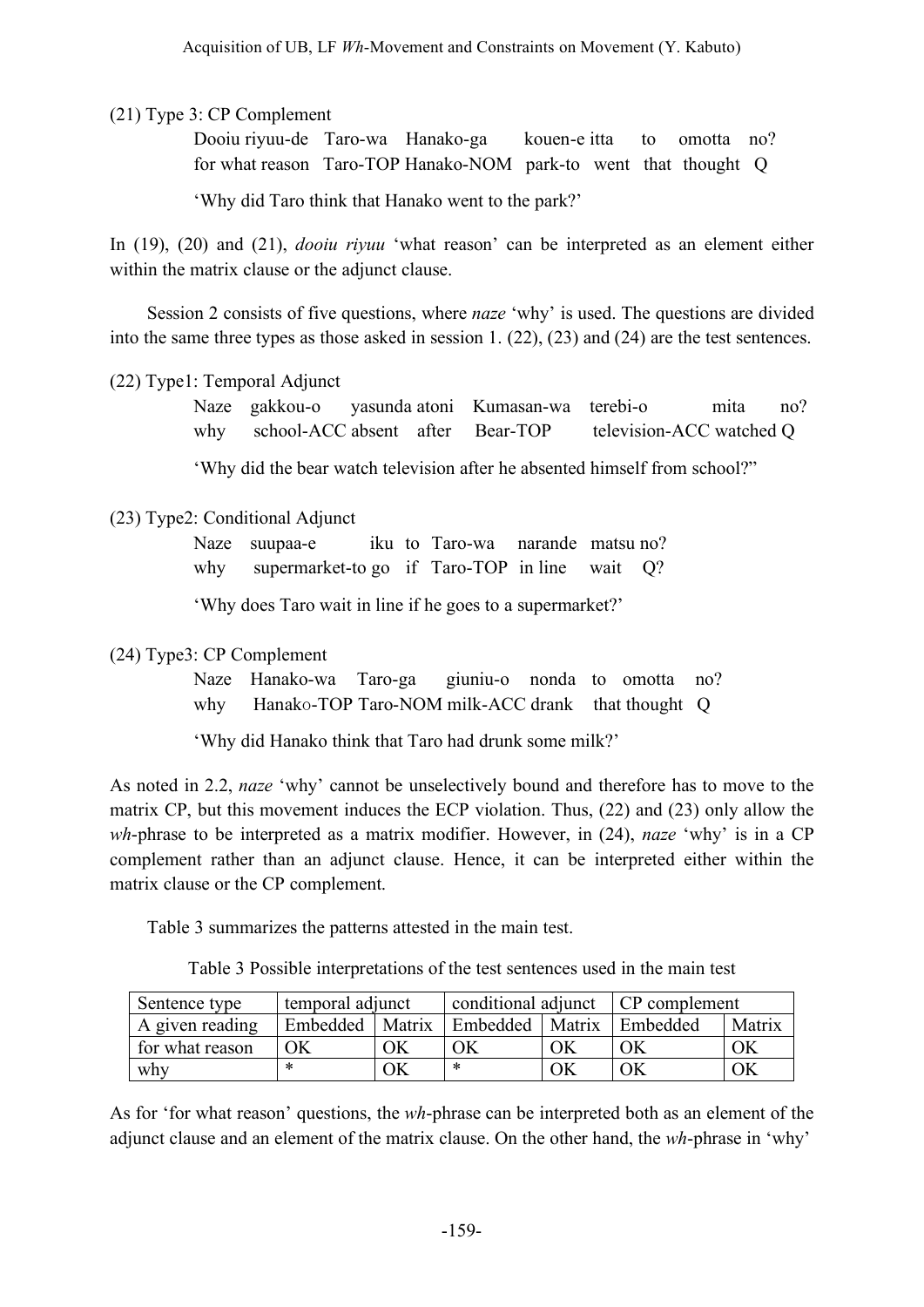questions cannot be interpreted as an element within the adjunct clause, although it can be interpreted as an element of the CP complement.

## **4.4. Results**

Table 4 shows the results of the pre-test for different age groups.

| Table 4 The results of the pre-test (different age groups) |  |
|------------------------------------------------------------|--|
|------------------------------------------------------------|--|

|            | 6-year-olds | 5-year-olds | 4-year-olds | 3-year-olds | total  |
|------------|-------------|-------------|-------------|-------------|--------|
| Percentage | $100\%$     | $100\%$     | 100%        | 60%         | $90\%$ |
| correct    |             |             |             |             |        |

As seen in Table 4, four, five, and six year olds gave a correct answer for all the sentences in the pre-test. On the other hand, six out of the ten three-year-old children gave a correct answer for all the sentences.

Table 5 shows the percentages of the correct responses in the main test, sorted out by different age groups.

| The type of a sentence  |                 | Temporal |        | Conditional |        | CP         |
|-------------------------|-----------------|----------|--------|-------------|--------|------------|
|                         |                 | adjunct  |        | adjunct     |        | complement |
| A given reading         |                 | Embedded | Matrix | Embedded    | Matrix | Embedded   |
| 3-year-olds             | for what reason | 83.3%    | 100%   | 100%        | 100%   | 83.3%      |
| $(N=6)$                 | why             | 83.3%    | 100%   | 66.7%       | 100%   | $100\%$    |
| 4-year-olds             | for what reason | 100%     | 90%    | 100%        | 100%   | 80%        |
| $(N=10)$                | why             | 80%      | 100%   | 90%         | 100%   | 100%       |
| 5-year-olds<br>$(N=10)$ | for what reason | 100%     | 100%   | 100%        | 100%   | 100%       |
|                         | why             | 80%      | 100%   | 80%         | 100%   | 100%       |
| 6-year-olds<br>$(N=10)$ | for what reason | 90%      | 100%   | 80%         | 90%    | 80%        |
|                         | why             | 80%      | 100%   | 80%         | 90%    | 90%        |
| Adults<br>$(N=10)$      | for what reason | 100%     | 100%   | 100%        | 100%   | 80%        |
|                         | why             | 100%     | 100%   | 100%        | 100%   | 80%        |

Table 5 The percentages of the correct responses in the main test (different age groups)

Since Table 5 illustrates the percentages of the correct responses, the percentages are acceptance rates except for those for the embedded responses to *naze* 'why' questions. The table reads as follows: for example, 83.3% on the left top indicates that the three year olds understood 'for what reason' as a modifier outside the temporal adjunct clause 83.3% of the time. On the other hand, as indicated by the second row of the same column, they refused, at the same rate, to interpret 'why' in such a way. Also, 66.7% in the second row under the 'Conditional adjunct' column means that the three years correctly rejected the matrix reading of 'why' at this rate.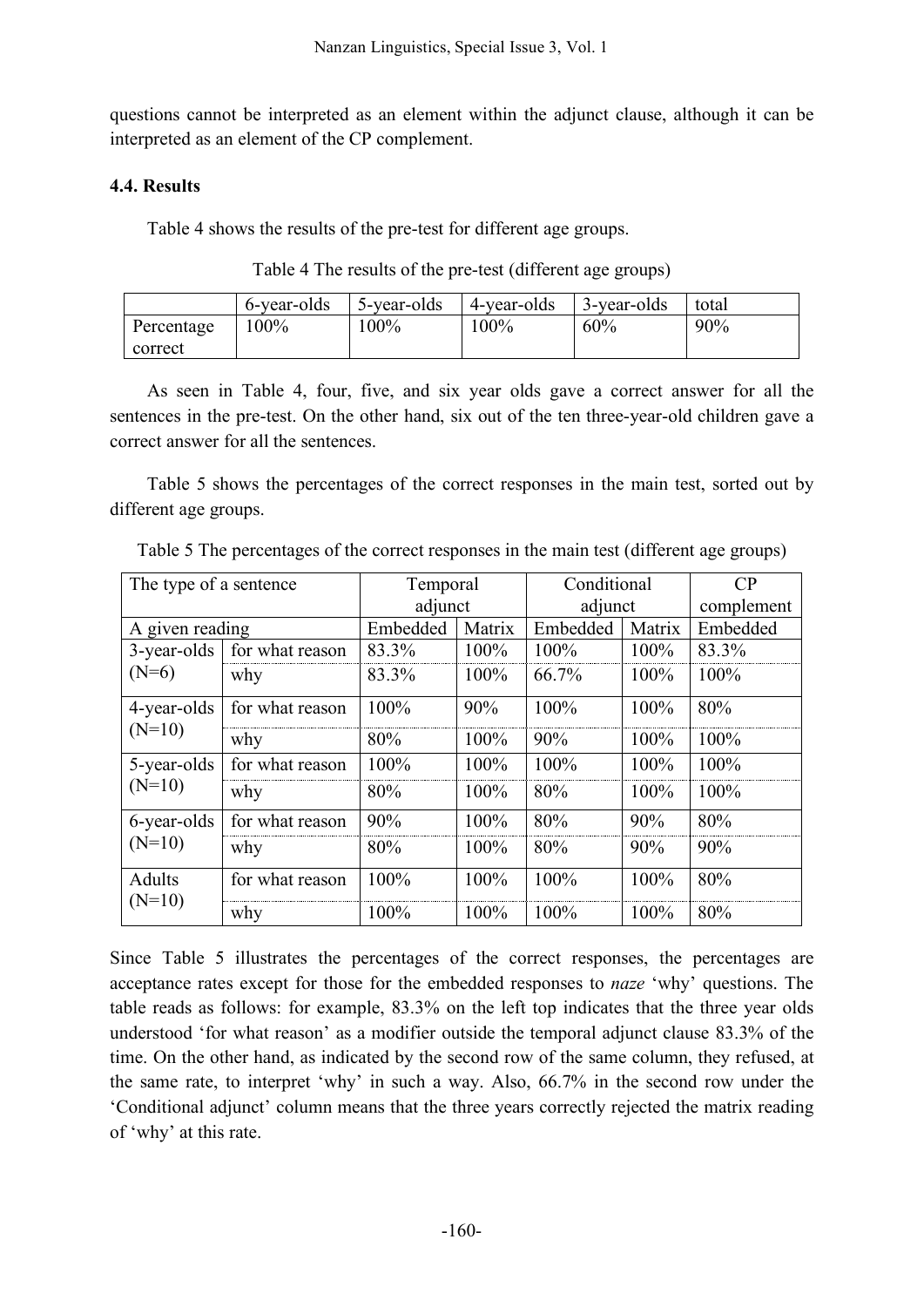### **4.5. Discussions and Conclusion**

The results show that children accepted the interpretation of *dooiu riyuu* 'what reason' both as an element of the matrix clause and as that of the adjunct clause, almost as often as adults did. The results also show that children, almost as often as adults did, accepted the interpretation of *naze* 'why' as an element of the matrix clause and rejected the other, ECP-violating interpretation, although three-year-olds gave a correct answer at a little lower rate compared with the other age groups.

Judging from the percentages of the correct responses, we conclude that children know that only *dooiu riyuu-de* 'for what reason' but not *naze* 'why' can survive in the adjunct clause. Analyses of variance show that the effect was statistically significant (p<.0001).

For the CP complement sentences, both *wh-*phrases are interpreted by children as an element of the embedded clause. This result excludes the possibility that children simply construe the *wh*-phrase to the matrix verb for the processing reason mentioned above.

There may be a possibility, however, that the different judgments observed between 'why' and 'for what reason' questions are due to the fact that the stories for the 'why' sentence and 'for what reason' sentence are different. To exclude this possibility, a follow-up experiment is conducted. The procedure is the same as the one used in the main test. This time, however, *naze* 'why' is used in session 1 and *dooiu riyuu-de* 'for what reason' is used in session 2. Only those who gave the adult-like responses in the main test participated in this experiment.

Table 6 shows the percentage of the correct response of the follow-up test.

| The type of a sentence |                 | Temporal adjunct |         | Conditional adjunct |         |
|------------------------|-----------------|------------------|---------|---------------------|---------|
| A given reading        |                 | Embedded         | Matrix  | Embedded            | Matrix  |
| 3-year-olds            | why             | 100%             | 100%    | 100%                | 100%    |
| $(N=3)$                | for what reason | 100%             | $100\%$ | $100\%$             | 100%    |
| 4-year-olds<br>$(N=4)$ | why             | 75%              | 100%    | 100%                | 100%    |
|                        | for what reason | $100\%$          | $100\%$ | 75%                 | $100\%$ |
| 5-year-olds<br>$(N=4)$ | why             | 100%             | 100%    | 75%                 | 100%    |
|                        | for what reason | 75%              | $100\%$ | $100\%$             | 100%    |
| 6-year-olds<br>$(N=5)$ | why             | 100%             | 100%    | $100\%$             | 100%    |
|                        | for what reason | 100%             | $100\%$ | $100\%$             | 100%    |

Table 6 The percentages of the correct responses of the follow-up test (different age groups)

As in table 6, 75% of the four-year-olds correctly rejected interpreting *naze* 'why' as modifier embedded inside a temporal adjunct. 75% of the five-year-olds correctly rejected interpreting *naze* 'why' as a modifier embedded inside a conditional adjunct. For *dooiu riyuu-de* 'for what reason' questions, 75% of the four-year-olds correctly accepted interpreting the *wh*-element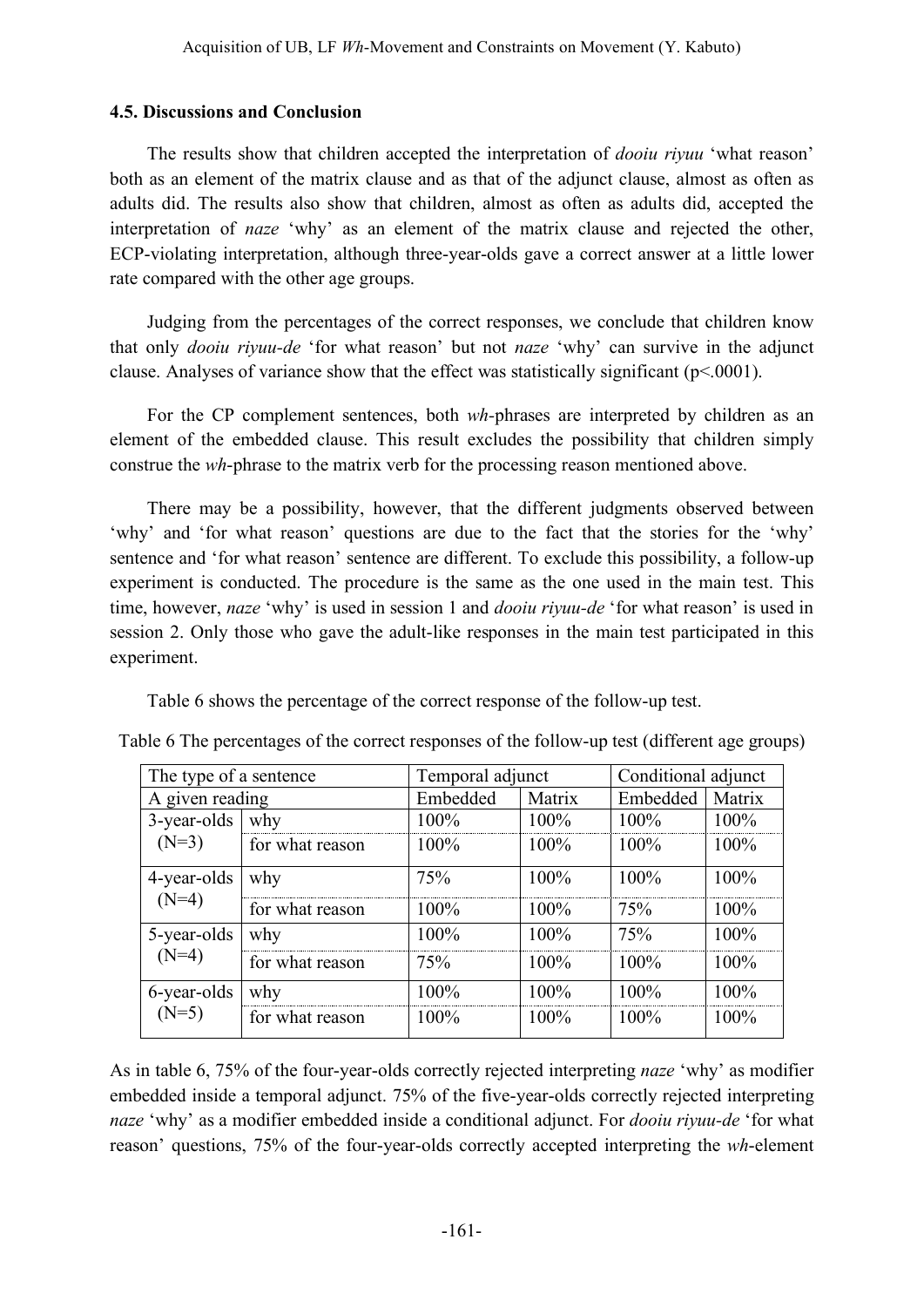inside a conditional clause, and 75% of the five-year-olds correctly accepted interpreting it inside a temporal adjunct. Unlike these four cases, all the other responses are identical to the responses by the adults. The results show that there is no preference for construing one of the verbs in the test sentences for contextual reasons.

Therefore, the results imply that although both *naze* 'why' and *dooiu riyuu-de* 'for what reason' are *wh*-phrases for asking reasons, children as young as three know that only the latter, which contains a *wh*-nominal *dooiu riyuu* 'what reason', can appear in an island. That is, children are sensitive to the syntactic category of these *wh*-expressions and know that nominal *wh*-elements can be unselectively bound in situ, while *wh*-adverbs like *naze* 'why' cannot be unselectively bound, and therefore have to move into the specifier position of the matrix CP. In other words, children know that when *naze* 'why' moves into the specifier position of the matrix CP across an adjunct clause, the trace of it is not properly governed, and hence it violates the ECP.

#### **5. Conclusion**

In this paper, we discussed children's knowledge on the mechanism of unselective binding and LF *wh*-movement. Based on the experimental study, I showed that children distinguish *naze* 'why' and *dooiu riyuu-de* 'for what reason' at a very early stage of language acquisition. Although we found that some of the children at the age of three years have not acquired the lexical knowledge of the *wh*-phrases used in the experiment, our study showed that once children acquire the relevant *wh*-phrase, they become capable of unselective binding, and sensitive to constraints regulating the locality of LF *wh*-movement.

#### **References**

- Bellugi, Ursula. (1971) "Simplification in Children's Language." In R. Huxley and E. Ingram (eds.), *Language Acquisition: Models and Methods*, 95-119. New York: Academic Press.
- Bloom, Lois, Susan Merkin, and Janet Wooten. (1982). "Wh-questions: Linguistic Factors that Contribute to the Sequence of Acquisition." *Child Development* 53: 1084-92.
- Chomsky, Noam. (1981) *Lectures on Government and Binding*. Dordrecht: Foris Publications.
- Chomsky, Noam. (1986) *Barriers*. Cambridge, MA: MIT Press.
- Clancy, Patricia. (1985) "The Acquisition of Japanese." In D. I. Slobin (ed.), *The Crosslinguistic Study of Language Acquisition (vol.1)*. Hillsdale, NJ: Lawrence Erbaum Associates Publishers.
- Collins, Chris. (1991) "Why and How Come." *MIT Working Papers in Linguistics 15*: 31-45. Cambridge, MA: MIT.
- Crain, Stephen and Rosalind Thornton. (1998) *Investigations in Universal Grammar*. Cambridge, MA: MIT Press.
- Goodluck, Helen, Michele Foley and Julie Sedivy. (1992) "Adjunct Island and Acquisition." In H. Goodluck and M. Rochemont (eds.), *Island Constraints*, 181-194. Dordrecht: Kluwer Academic Publishers.